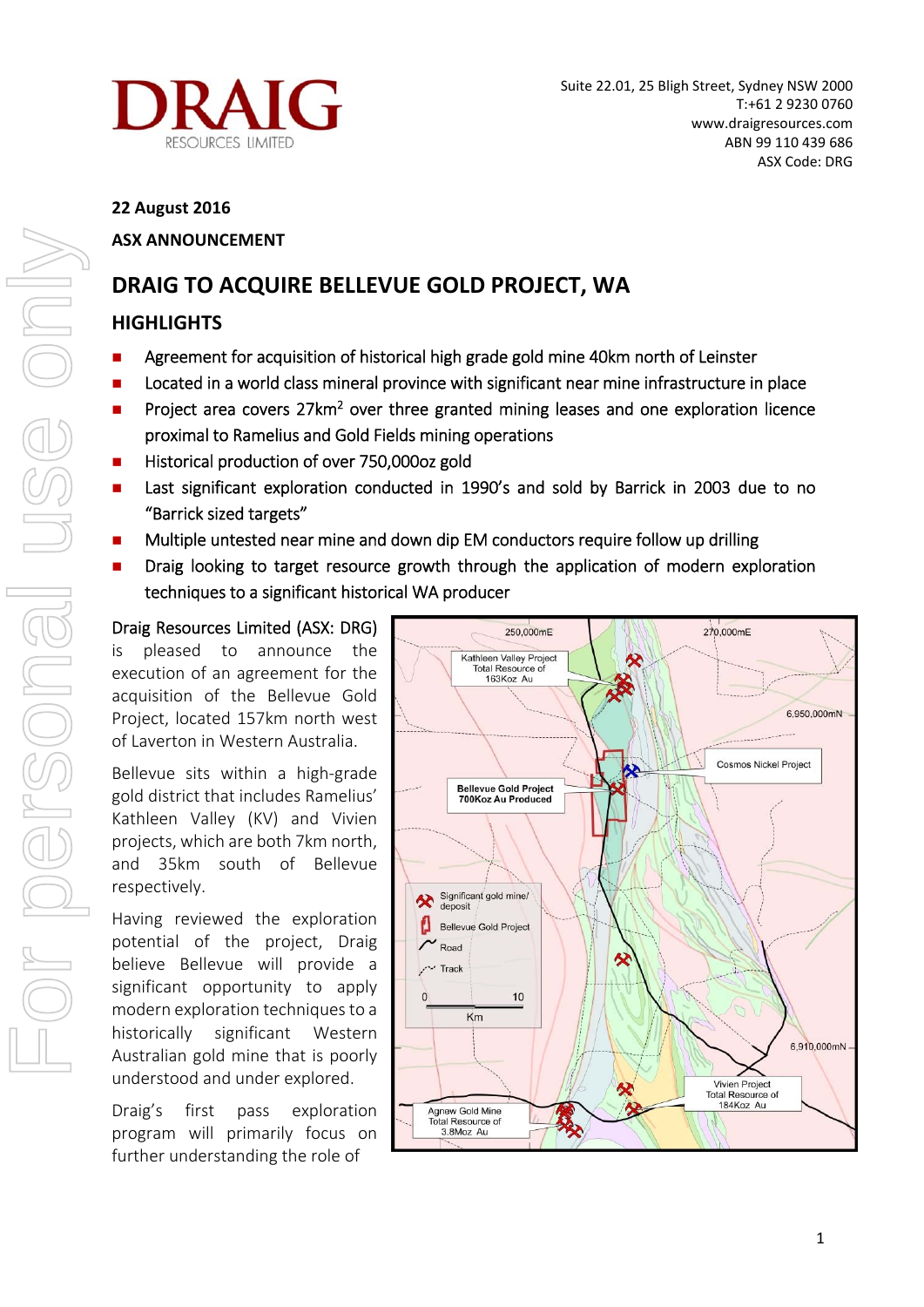the Highway fault and its relationship with historical resources as well as its association with potential down dip extensions to the Bellevue main lode. Conjecture exists to whether this fault displaces mineralisation or is part of the mineralising fluid pathway. Draig believes that through the use of modern EM systems to target the mineralisation which is associated with pyrrhotite, extensions to the significant mineralisation previously mined at Bellevue main, can be delineated. In addition, this exploration philosophy will be applied to the surrounding project area to determine the potential of hosting similar Bellevue style targets.

EM technology has since vastly improved with the introduction of higher powered transmitters, use of electro magnetics to detect highly conductive mineralisation and vastly improved delivery mechanisms. Draig believes utilising these new technologies will provide a significant opportunity in identifying and validating extensions to the current Bellevue ore body as well as identifying regional targets for follow up drilling.

The significant drilling results at Southern Belle, which includes historical intersections of 4.4m by 22.87g/t and 1.4m @ 33.08g/t are currently being evaluated to determine its size potential in conjunction with a review of historical open pits.



### **Figure 1: Bellevue Long Section**

### **Acquisition Terms**

Draig Resources Limited has entered into a Binding Heads of Agreement (HoA) with Golden Spur Pty Ltd (Golden Spur) and each of its shareholders for the acquisition of 100% of Golden Spur. Golden Spur holds a 100% interest in the Bellevue Gold Project (tenements M36/24, M36/25, M36/299, E36/535).

Completion of the transaction is conditional on the receipt of all necessary Draig shareholder approvals. If this condition precedent is not satisfied on or before 20 November 2016 either party may terminate the agreement. Draig intends dispatching a notice of meeting to its shareholders shortly, and completing the transaction over the next two months.

The material terms of the HoA are as follows: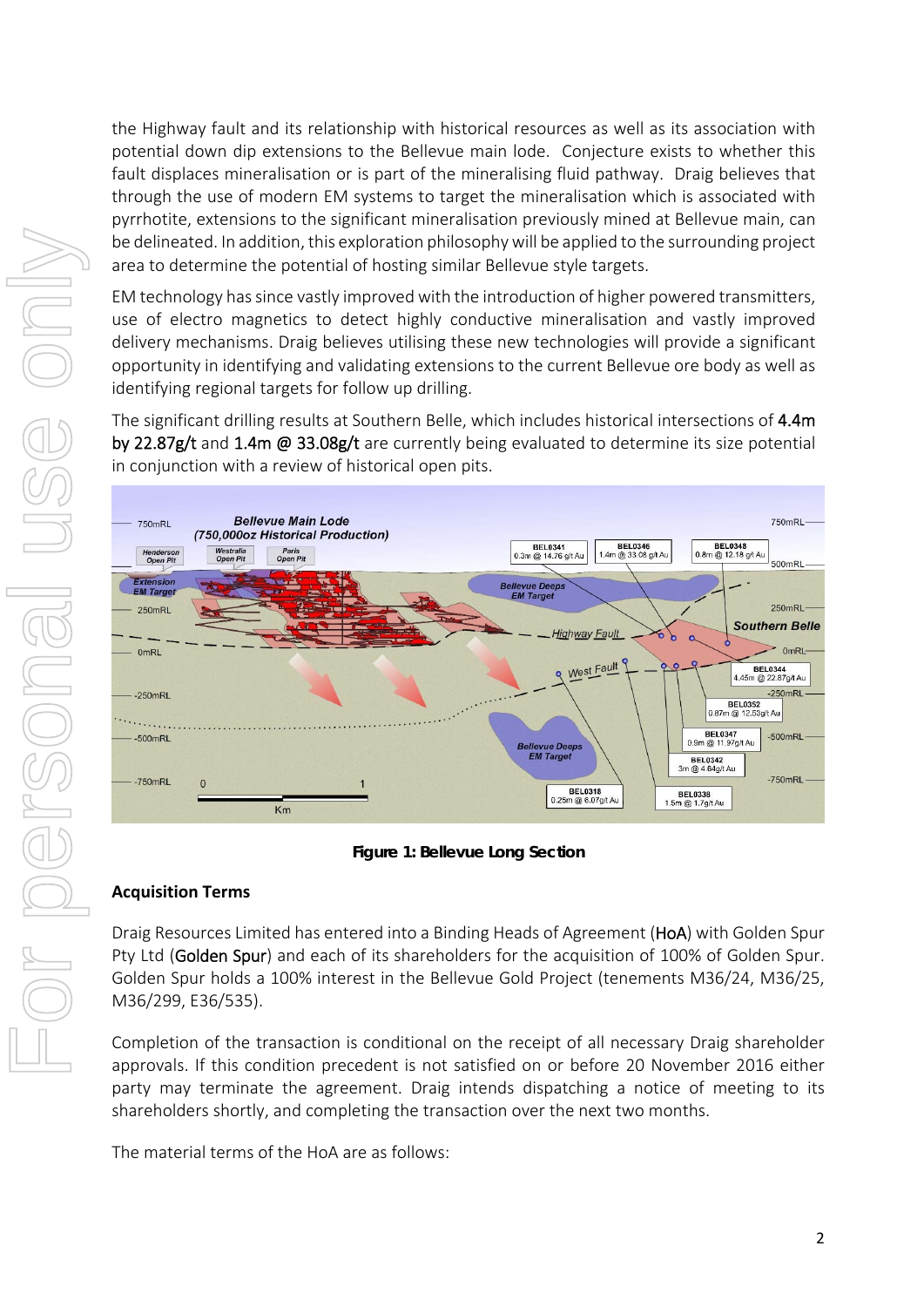- Consideration: 60,000,000 Draig shares, to be issued to the shareholders of Golden Spur or their nominees. Each shareholder of Golden Spur will receive 12,000,000 Draig Shares or 7.2% of the capital post issue but pre capital raise (see below). • Repayment of loans: Draig to repay loans owing by Golden Spur to its shareholders, capped at A\$821,000 in full and final satisfaction of the loans.
	- Royalty: Draig has agreed to pay a A\$25 per ounce royalty capped at 100,000oz of production payable to the Golden Spur shareholders.
	- Assumed Liability: Draig through the acquisition of Golder Spur will assume a liability to Xstrata Nickel of \$1,000,000.
	- Formal Agreement: Although the HoA is binding, the parties have agreed to enter into a more formal share sale agreement on terms consistent with the HoA.

Representations and warranties: The parties provided representations and warranties which are considered standard of an agreement of this nature.

Draig has also agreed to pay the facilitators of the transaction a fee in association with the acquisition of the Project. Draig has agreed to issue to facilitators who are unrelated to the Company, 15,000,000 Draig shares.

Draig will also issue 15,000,000 options to advisors exercisable at \$0.05 before 31 August 2019. Of these options 10,000,000 were previously approved at a shareholders meeting on 24 February 2016 but not issued.

# Proposed Capital Raise

Subject to shareholders' approval, Draig propose to raise up to \$1.2 million through the issue of 60,000,000 shares at 2 cents each to fund the acquisition and fund further project development. Draig has received firm commitments for this amount.

### For more information, please contact:

Ray Shorrocks enquiries@draigresources.com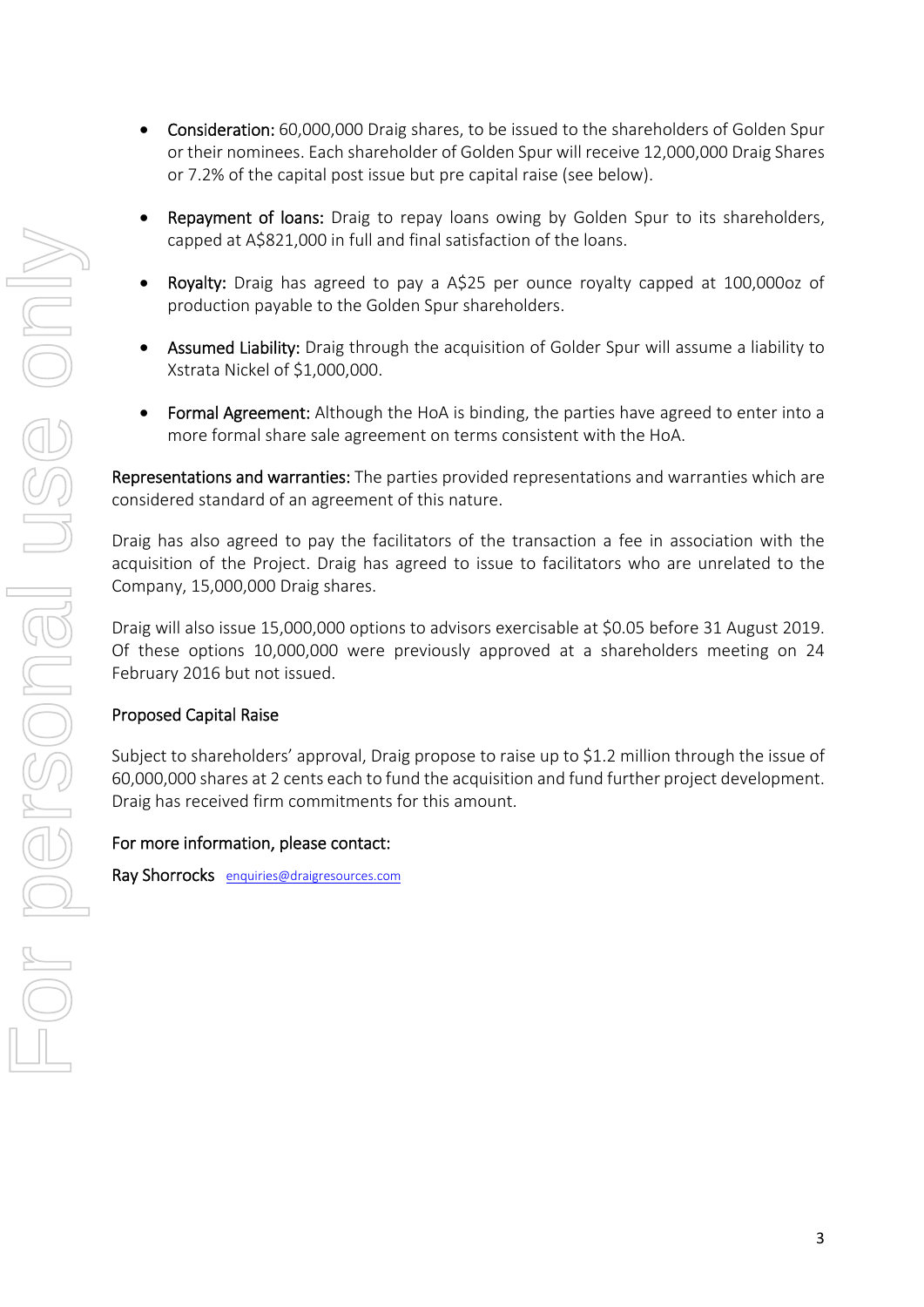#### Disclaimer:

Forward-looking statements are statements that are not historical facts. Words such as "expect(s)", "feel(s)", "believe(s)", "will", "may", "anticipate(s)" and similar expressions are intended to identify forward-looking statements. These statements include, but are not limited to statements regarding future production, resources or reserves and exploration results. All of such statements are subject to certain risks and uncertainties, many of which are difficult to predict and generally, beyond the control of the Company, that could cause actual results to differ materially from those expressed in, or implied or projected by, the forward‐looking information and statements. These risks and uncertainties include, but are not limited to: (i) those relating to the interpretation of drill results, the geology, grade and continuity of mineral deposits and conclusions of economic evaluations, (ii) risks relating to possible variations in reserves, grade, planned mining dilution and ore loss, or recovery rates and changes in project parameters as plans continue to be refined, (iii) the potential for delays in exploration or development activities or the completion of feasibility studies, (iv) risks related to commodity price and foreign exchange rate fluctuations, (v) risks related to failure to obtain adequate financing on a timely basis and on acceptable terms or delays in obtaining governmental approvals or in the completion of development or construction activities, and (vi) other risks and uncertainties related to the Company's prospects, properties and business strategy. Our audience is cautioned not to place undue reliance on these forward‐looking statements that speak only as of the date hereof, and we do not undertake any obligation to revise and disseminate forward‐looking statements to reflect events or circumstances after the date hereof, or to reflect the occurrence of or non‐occurrence of any events.

### Competent Persons Statement:

The information in this announcement that relates to Bellevue Project Exploration Results is based on information compiled and fairly represented by Mr Robert Jewson, Managing Director of Geonomics Australia Pty Ltd, who is a Member of the Australian Institute of Geoscientists. Mr Jewson has sufficient experience relevant to the style of mineralisation and type of deposit under consideration, and to the activity which he has undertaken, to qualify as a Competent Person as defined in the 2012 Edition of the Joint Ore Reserves Committee (JORC) Australasian Code for Reporting of Exploration Results, Mineral Resources and Ore Reserves. Mr Jewson consents to the inclusion in this report of the matters based on this information in the form and context in which it appears.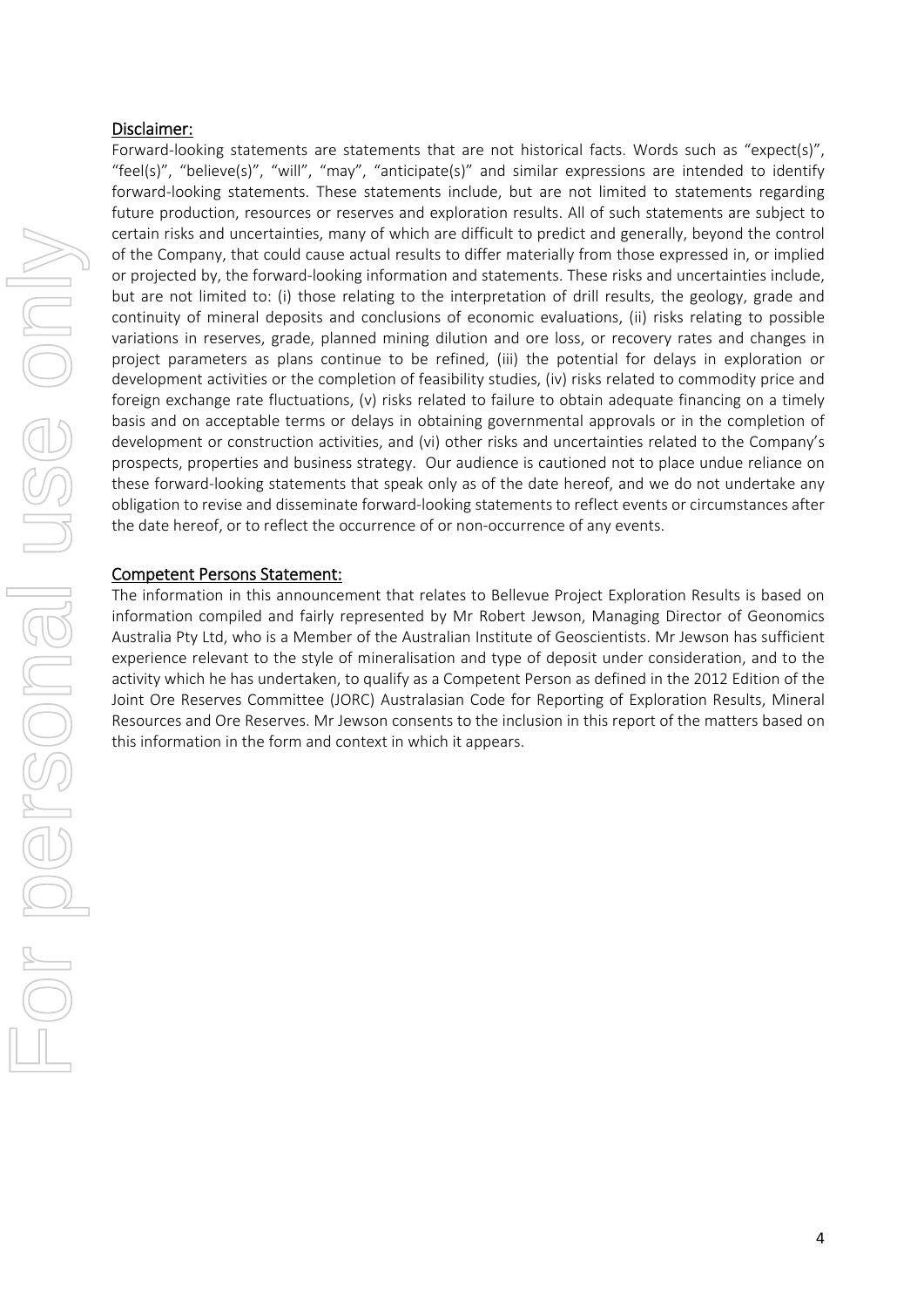#### **Table 1: Drilling Intercepts Southern Belle**

# **JORC CODE, 2012 EDITION – TABLE 1**

### **Section 1 Sampling Techniques and Data**

| <b>Criteria</b>        | <b>JORC Code explanation</b>                                                                                                                                                                                                                                                                                                                                                      | <b>Comments</b>                                                                                                                                                                                                                                                                                                                                                                                                                  |
|------------------------|-----------------------------------------------------------------------------------------------------------------------------------------------------------------------------------------------------------------------------------------------------------------------------------------------------------------------------------------------------------------------------------|----------------------------------------------------------------------------------------------------------------------------------------------------------------------------------------------------------------------------------------------------------------------------------------------------------------------------------------------------------------------------------------------------------------------------------|
| Sampling<br>techniques | Nature and quality of sampling<br>$\bullet$<br>(eg cut channels, random chips, or<br>specific<br>specialised<br>industry<br>tools<br>standard<br>measurement<br>appropriate to the minerals under<br>investigation, such as down hole<br>gamma sondes, or handheld XRF<br>instruments, etc.). These examples<br>should not be taken as limiting the<br>broad meaning of sampling. | Samples were taken from Surface and Underground<br>Diamond Drill Core and RC/RAB chips, with surface<br>drilling in the Main Bellevue lode is predominantly<br>angled at -65° towards 90° (MGA azimuth). Drill<br>spacing is highly variable although the database<br>averages an 80m x 80m spacing. A total of 1,367<br>Surface and Underground Diamond, 1,180 RC, 87 AC<br>and 600 RAB Holes for 208, 988m drilling completed. |
|                        | Include reference to measures<br>٠<br>taken<br>to<br>ensure<br>sample<br>representivity and the appropriate<br>calibration of any measurement<br>tools or systems used.                                                                                                                                                                                                           | The majority of Diamond and RC holes were drilled pre<br>1998 with down hole surveys recorded in the<br>database. The Metadata is relating to these surveys is<br>limited although it is considered appropriate to<br>industry standards for the time. Collar surveys were<br>measured off local grids referenced in annual<br>exploration reports                                                                               |

5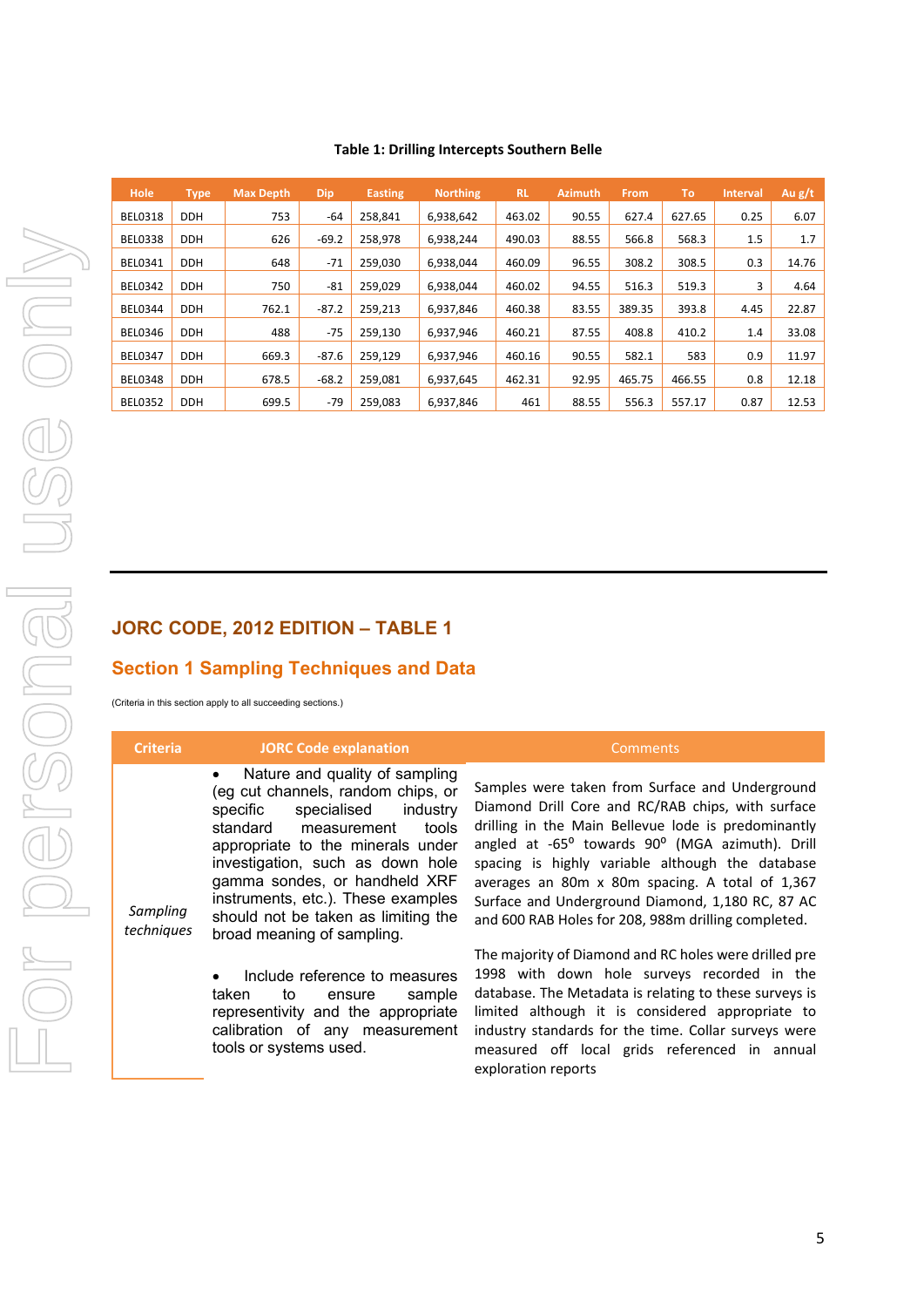#### **Criteria JORC Code explanation**  Comments

 Aspects of the determination of mineralisation that are Material to the Public Report.In cases where 'industry standard' work has been done this would be relatively simple (eg 'reverse circulation drilling was used to obtain 1 m samples from which 3 kg was pulverised to produce a 30 g charge for fire assay'). In other cases more explanation may be required, such as where there is coarse gold that has inherent sampling problems. Unusual commodities or mineralisation types (eg submarine nodules) may warrant disclosure of detailed information.

 In cases where 'industry standard' work has been done this would be relatively simple (eg 'reverse circulation drilling was used to obtain 1 m samples from which 3 kg was pulverised to produce a 30 g charge for fire assay'). In other cases more explanation may be required, such as where there is coarse gold that has inherent sampling problems. Unusual commodities or mineralisation types (eg submarine nodules) may warrant disclosure of detailed information.

 Drill type (eg core, reverse circulation, open-hole hammer, rotary air blast, auger, Bangka, sonic, etc) and details (eg core diameter, triple or standard tube, depth of diamond tails, facesampling bit or other type, whether core is oriented and if so, by what

*Drilling techniques* 

> Method of recording and assessing core and chip sample recoveries and results assessed.

method, etc).

*Drill sample recovery* 

> Measures taken to maximise sample recovery and ensure representative nature of the samples.

As this data was based entirely on data provided by previous project operators, the following information has been sourced from Annual Exploration reports provided to the Department of Mines and Petroleum of Western Australia: ‐ RC drilling was sampled at 1m intervals, with 4m composites obvious in the database, resplit where anomalous values were returned. Diamond sampling was selectively sampled to logged mineralised intervals (usually at <1m lengths) and exploration reports show assays were conducted by external laboratories although no reference was made to sample method, preparation or sample weight.

MERGED INTO PREVIOUS TABLE

All drilling reported in this announcement is a combination of RAB, RC and Diamond Drilling undertaken by previous operators of the project. As such information relating to all drilling specifics (hammer sizes ect.) has not been accurately preserved.

As drilling was undertaken by previous project operators‐ No records of sample recoveries were located in exploration reports or on the original logs during the validation process

As drilling was undertaken by previous project operators‐ No records of Measures taken to maximise sample recovery and ensure representative nature of the samples were recorded, although it is obvious that RC samples were collected at 1m intervals and Diamond core was sampled to geological intervals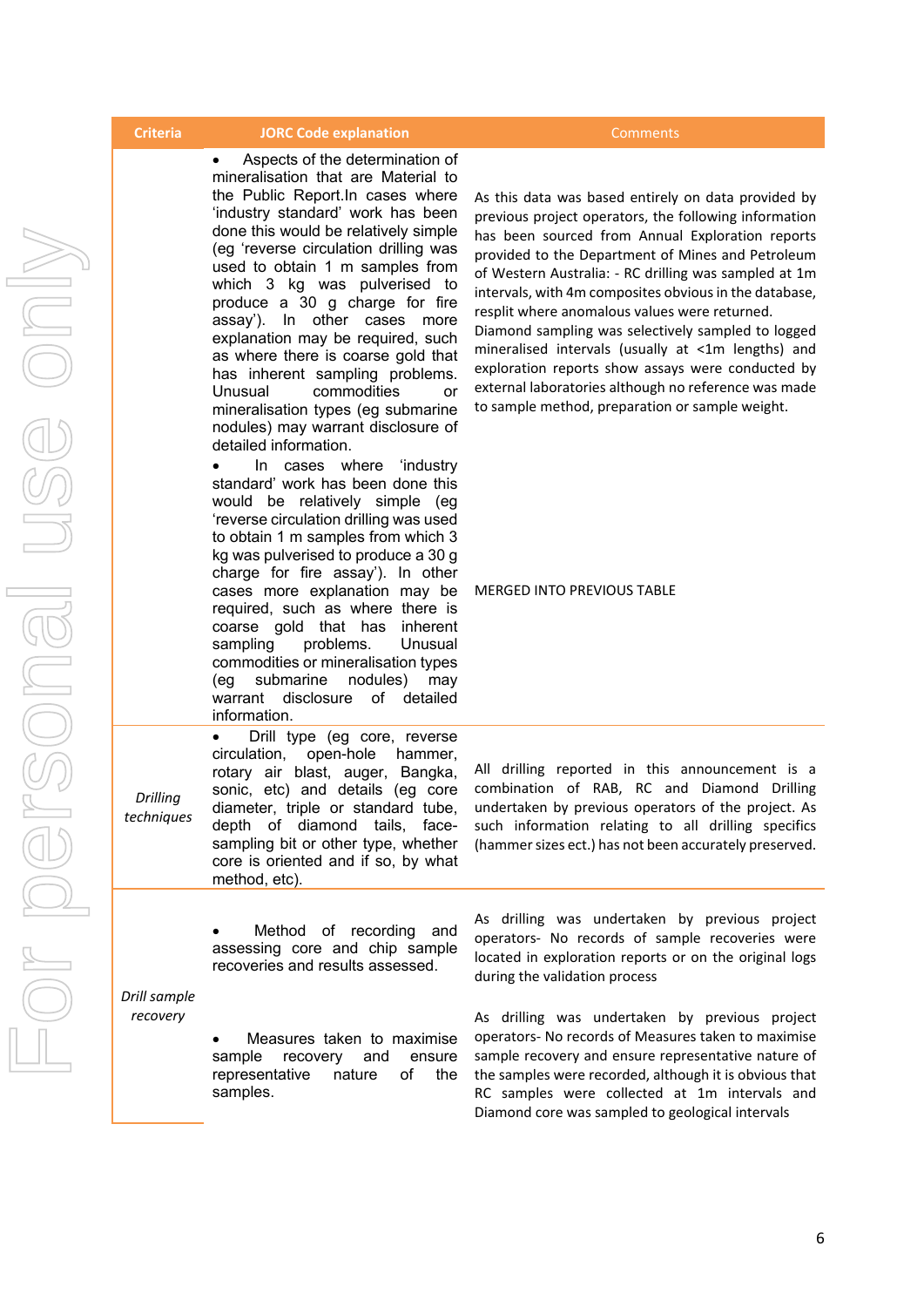| Criteria                                                    | <b>JORC Code explanation</b>                                                                                                                                                                                                                                                                                                                                                                                                                                                                                                                                                                                                  | Comments                                                                                                                                                                                                                                                                                                                                                                                                                                                                                                                                                                                                                                                                                                                                                                                                                                                                                                                                   |
|-------------------------------------------------------------|-------------------------------------------------------------------------------------------------------------------------------------------------------------------------------------------------------------------------------------------------------------------------------------------------------------------------------------------------------------------------------------------------------------------------------------------------------------------------------------------------------------------------------------------------------------------------------------------------------------------------------|--------------------------------------------------------------------------------------------------------------------------------------------------------------------------------------------------------------------------------------------------------------------------------------------------------------------------------------------------------------------------------------------------------------------------------------------------------------------------------------------------------------------------------------------------------------------------------------------------------------------------------------------------------------------------------------------------------------------------------------------------------------------------------------------------------------------------------------------------------------------------------------------------------------------------------------------|
|                                                             | Whether a relationship exists<br>$\bullet$<br>sample<br>recovery<br>and<br>between<br>grade and whether sample bias may<br>have occurred due to preferential<br>loss/gain of fine/coarse material.                                                                                                                                                                                                                                                                                                                                                                                                                            | No sample bias has been reported in annual<br>exploration reports of previous project operators                                                                                                                                                                                                                                                                                                                                                                                                                                                                                                                                                                                                                                                                                                                                                                                                                                            |
|                                                             | Whether core and chip samples<br>$\bullet$<br>geologically<br>been<br>and<br>have<br>geotechnically logged to a level of<br>detail to support appropriate Mineral<br>estimation,<br>mining<br>Resource<br>studies and metallurgical studies.                                                                                                                                                                                                                                                                                                                                                                                  | All RC and diamond drill holes have been logged and<br>detail lithology. Grain size, weathering, texture and<br>mineralogy have been recorded in certain generations<br>of drilling but are not consistent throughout the<br>database                                                                                                                                                                                                                                                                                                                                                                                                                                                                                                                                                                                                                                                                                                      |
| Logging                                                     | Whether logging is qualitative<br>or quantitative in nature. Core (or<br>costean, channel, etc) photography.                                                                                                                                                                                                                                                                                                                                                                                                                                                                                                                  | Logging has been conducted both qualitatively or<br>quantitatively with logging codes assigned to all<br>intervals and descriptions of lithologies, alteration and<br>mineralisation of interest. No percentages estimates<br>on veining, weathering, quartz and numeric scale of<br>hardness have been retained given the age of the data                                                                                                                                                                                                                                                                                                                                                                                                                                                                                                                                                                                                 |
|                                                             | The total length and percentage<br>of the relevant intersections logged.                                                                                                                                                                                                                                                                                                                                                                                                                                                                                                                                                      | The entire length of all RC and Diamond drill holes have<br>been lithologically logged in full                                                                                                                                                                                                                                                                                                                                                                                                                                                                                                                                                                                                                                                                                                                                                                                                                                             |
| Sub-<br>sampling<br>techniques<br>and sample<br>preparation | If core, whether cut or sawn and<br>$\bullet$<br>whether quarter, half or all core<br>taken.<br>If non-core, whether riffled, tube<br>sampled, rotary split, etc<br>and<br>whether sampled wet or dry.<br>For all sample types, the<br>nature, quality and appropriateness<br>the<br>οf<br>sample<br>preparation<br>technique.<br>Quality control<br>procedures<br>adopted for all sub-sampling stages<br>representivity<br>maximise<br>οf<br>to<br>samples.<br>Measures taken to ensure that<br>the sampling is representative of the<br>in situ material collected, including<br>for<br>instance<br>results<br>for<br>field | No record of the diamond drill holes was located of the<br>core being 1/4 or 1/2 core sampled. Downhole sample<br>intervals were cut to geological contacts<br>No record of the drill cuttings being riffled, tube<br>sampled or rotary split were recorded nor whether<br>samples were wet or dry.<br>Diamond core was sampled at intervals usually not<br>greater than 1 metre with no sample weight reference<br>retained<br>Given the age of the data used that all drilling was<br>undertaken by previous operators, accurate records of<br>QA/QC have been difficult to locate. Frequent repeat<br>samples have been noted in analytical reports<br>although procedures relate to how the repeat samples<br>were selected could not be located<br>As mentioned above, Frequent repeat samples have<br>been noted in analytical reports although procedures<br>relate to how the repeat samples were selected could<br>not be located |
|                                                             | duplicate/second-half sampling.<br>Whether sample sizes are<br>$\bullet$<br>appropriate to the grain size of the<br>material being sampled.                                                                                                                                                                                                                                                                                                                                                                                                                                                                                   | No sample sizes were recorded                                                                                                                                                                                                                                                                                                                                                                                                                                                                                                                                                                                                                                                                                                                                                                                                                                                                                                              |
| Quality of<br>assay data<br>and<br>laboratory<br>tests      | The<br>nature,<br>quality<br>and<br>appropriateness of the assaying<br>and laboratory procedures used and<br>whether the technique is considered<br>partial or total.<br>For<br>tools,<br>geophysical<br><b>XRF</b><br>spectrometers,<br>handheld                                                                                                                                                                                                                                                                                                                                                                             | The assay methods used are designed to measure total<br>gold in the sample. The laboratory procedures are<br>appropriate for the testing of gold given the nature of<br>mineralisation style. 50g charges were used in Fire<br>Assays                                                                                                                                                                                                                                                                                                                                                                                                                                                                                                                                                                                                                                                                                                      |
|                                                             | instruments, etc, the parameters<br>used in determining the analysis<br>including instrument make and<br>model, reading times, calibrations                                                                                                                                                                                                                                                                                                                                                                                                                                                                                   | Not used for grade reporting or interpretation                                                                                                                                                                                                                                                                                                                                                                                                                                                                                                                                                                                                                                                                                                                                                                                                                                                                                             |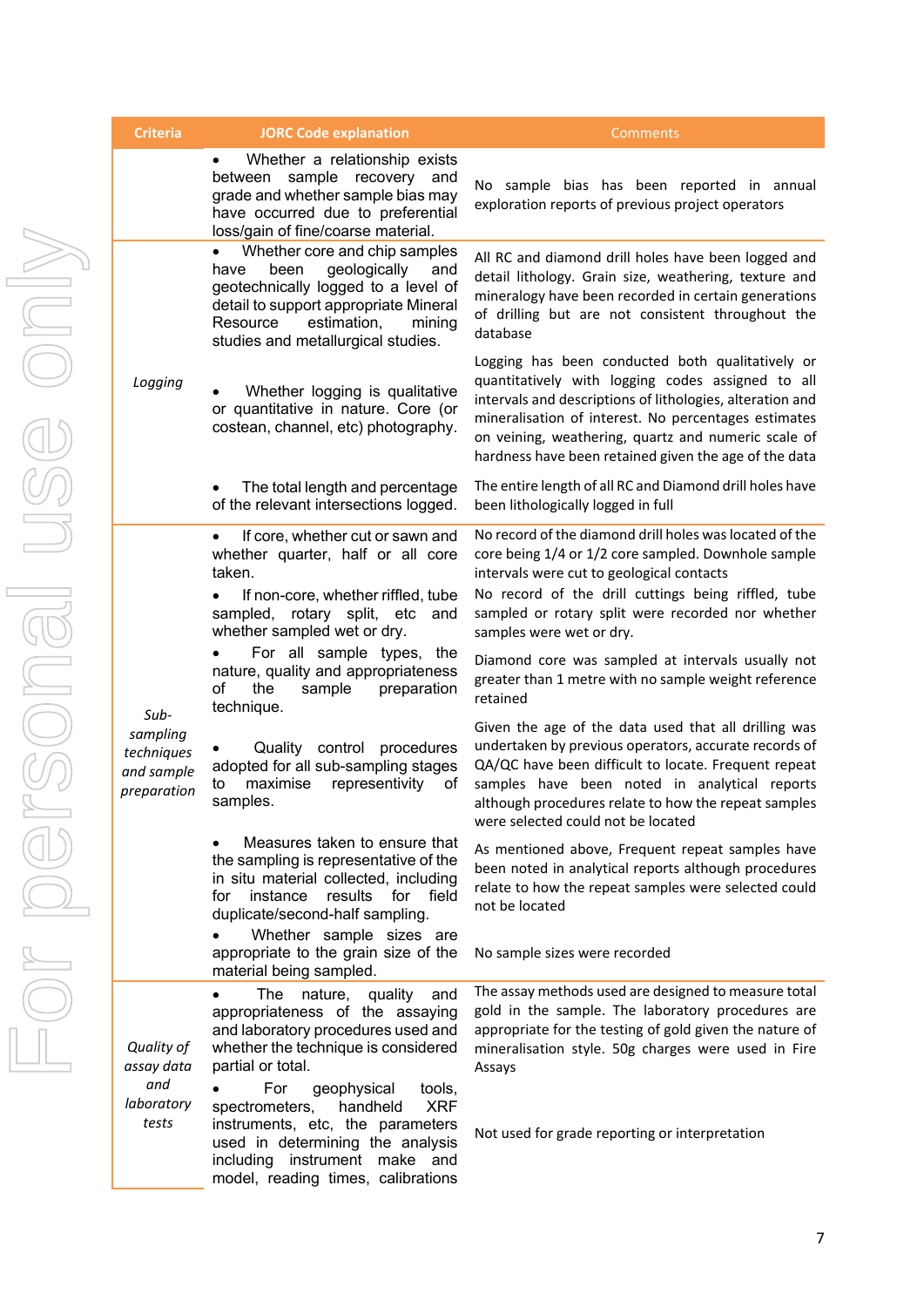| <b>Criteria</b>                                                            | <b>JORC Code explanation</b>                                                                                                                                                                                                                                  | Comments                                                                                                                                                                                                                                                                                                                                                                                       |
|----------------------------------------------------------------------------|---------------------------------------------------------------------------------------------------------------------------------------------------------------------------------------------------------------------------------------------------------------|------------------------------------------------------------------------------------------------------------------------------------------------------------------------------------------------------------------------------------------------------------------------------------------------------------------------------------------------------------------------------------------------|
|                                                                            | factors applied and their derivation,<br>etc.                                                                                                                                                                                                                 |                                                                                                                                                                                                                                                                                                                                                                                                |
|                                                                            | Nature of quality control<br>procedures adopted (eg standards,<br>duplicates,<br>blanks,<br>external<br>laboratory checks) and whether<br>acceptable levels of accuracy (ie<br>lack of bias) and precision have<br>been established.                          | Given the age of the data, Quality Controls were mainly<br>focused on the use of repeats standards and blanks by<br>the Analysing Laboratory                                                                                                                                                                                                                                                   |
|                                                                            | The verification of significant<br>intersections by either independent<br>or alternative company personnel.                                                                                                                                                   | No record of independent verification exists                                                                                                                                                                                                                                                                                                                                                   |
| Verification                                                               | The use of twinned holes.                                                                                                                                                                                                                                     | No twinned holes were recorded in the database                                                                                                                                                                                                                                                                                                                                                 |
| of sampling<br>and<br>assaying                                             | Documentation of primary data,<br>data<br>entry<br>procedures,<br>data<br>verification, data storage (physical<br>and electronic) protocols.                                                                                                                  | Drilling predates the widespread use of field base data<br>loggers. Grades reported in this announcement were<br>cross referenced with original logs and assay reports in<br>annual exploration reports                                                                                                                                                                                        |
|                                                                            | Discuss any adjustment to<br>assay data.                                                                                                                                                                                                                      | No adjustments were made to assay data presented in<br>this report                                                                                                                                                                                                                                                                                                                             |
|                                                                            | Accuracy and quality of surveys<br>used to locate drill holes (collar and<br>down-hole surveys), trenches, mine<br>workings and other locations used<br>in Mineral Resource estimation.                                                                       | No reference to survey accuracy has been made in<br>exploration reports, however collar locations match<br>registered exploration plans and surface disturbances<br>from aerial photography                                                                                                                                                                                                    |
| Location of                                                                | Specification of the grid system<br>used.                                                                                                                                                                                                                     | Holes were drilled on a local grid, the "BMA Grid" and<br>have subsequently been converted to MGA94z51                                                                                                                                                                                                                                                                                         |
| data points                                                                | Quality<br>adequacy<br>and<br>Οt<br>topographic control.                                                                                                                                                                                                      | A surveyed Digital Terrain model was provided by<br>Xstrata which was used to define the current working<br>surface. This survey covers both the neighbouring<br>Cosmos Nickel project and the Bellevue tenure. The<br>surface is generally flat with multiple small open pits<br>across the tenure. The topographic control is sufficient<br>for the stage of project advancement at present. |
|                                                                            | Data spacing for reporting of<br><b>Exploration Results.</b>                                                                                                                                                                                                  | No new exploration results reported- drill spacing is<br>highly variable throughout the project                                                                                                                                                                                                                                                                                                |
| Data<br>spacing<br>and<br>distribution                                     | Whether the data spacing and<br>distribution is sufficient to establish<br>the degree of geological and grade<br>continuity<br>appropriate<br>for<br>the<br>Mineral Resource and Ore Reserve<br>estimation<br>procedure(s)<br>and<br>classifications applied. | The drill spacing and spatial distribution of assay<br>results is sufficient to support the JORC classification of<br>material contained within this report and appropriate<br>for the nature and style of mineralisation being<br>reported.                                                                                                                                                   |
|                                                                            | Whether sample compositing<br>has been applied.                                                                                                                                                                                                               | No Sample compositing applied                                                                                                                                                                                                                                                                                                                                                                  |
| <b>Orientation</b><br>of data in<br>relation to<br>geological<br>structure | Whether the orientation of<br>achieves<br>unbiased<br>sampling<br>sampling of possible structures and<br>the extent to which this is known,<br>considering the deposit type.                                                                                  | The majority of surface drilling is perpendicular to the<br>strike of the ore body although some of the deeper<br>holes become slightly less than perpendicular at depth.<br>Underground drilling was dictated by availability of<br>drill cuddies rather than orientation to the ore body.                                                                                                    |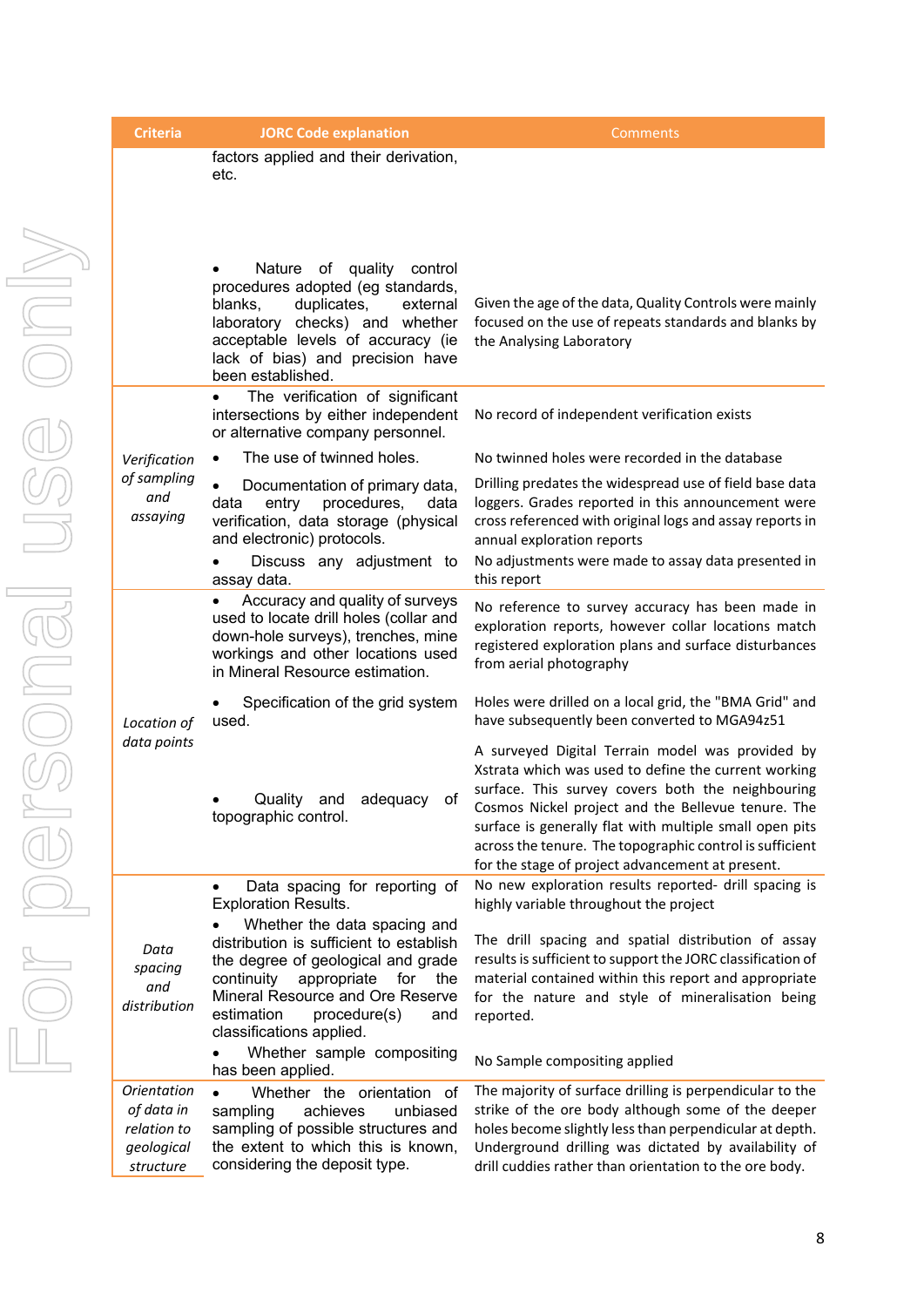| <b>Criteria</b>         | <b>JORC Code explanation</b>                                                                                                                                                                                                             | Comments                                                                                                                                                                                                                                      |
|-------------------------|------------------------------------------------------------------------------------------------------------------------------------------------------------------------------------------------------------------------------------------|-----------------------------------------------------------------------------------------------------------------------------------------------------------------------------------------------------------------------------------------------|
|                         | If the relationship between the<br>orientation<br>drilling<br>and<br>the<br>orientation of key<br>mineralised<br>structures is considered to have<br>introduced a sampling bias, this<br>should be assessed and reported if<br>material. | No- samples potentially inducing bias have been<br>identified at present. Further drilling in accordance<br>with industry best practices is required to determine if<br>any sampling bias exists relative to the historical<br>drilling data. |
| Sample<br>security      | The measures taken to ensure<br>$\bullet$<br>sample security.                                                                                                                                                                            | No record has been kept relating to the security of the<br>samples taken by previous operators                                                                                                                                                |
| Audits<br>or<br>reviews | The results of any audits or<br>reviews of sampling techniques and<br>data.                                                                                                                                                              | No record of audits or reviews by previous operators<br>has been located                                                                                                                                                                      |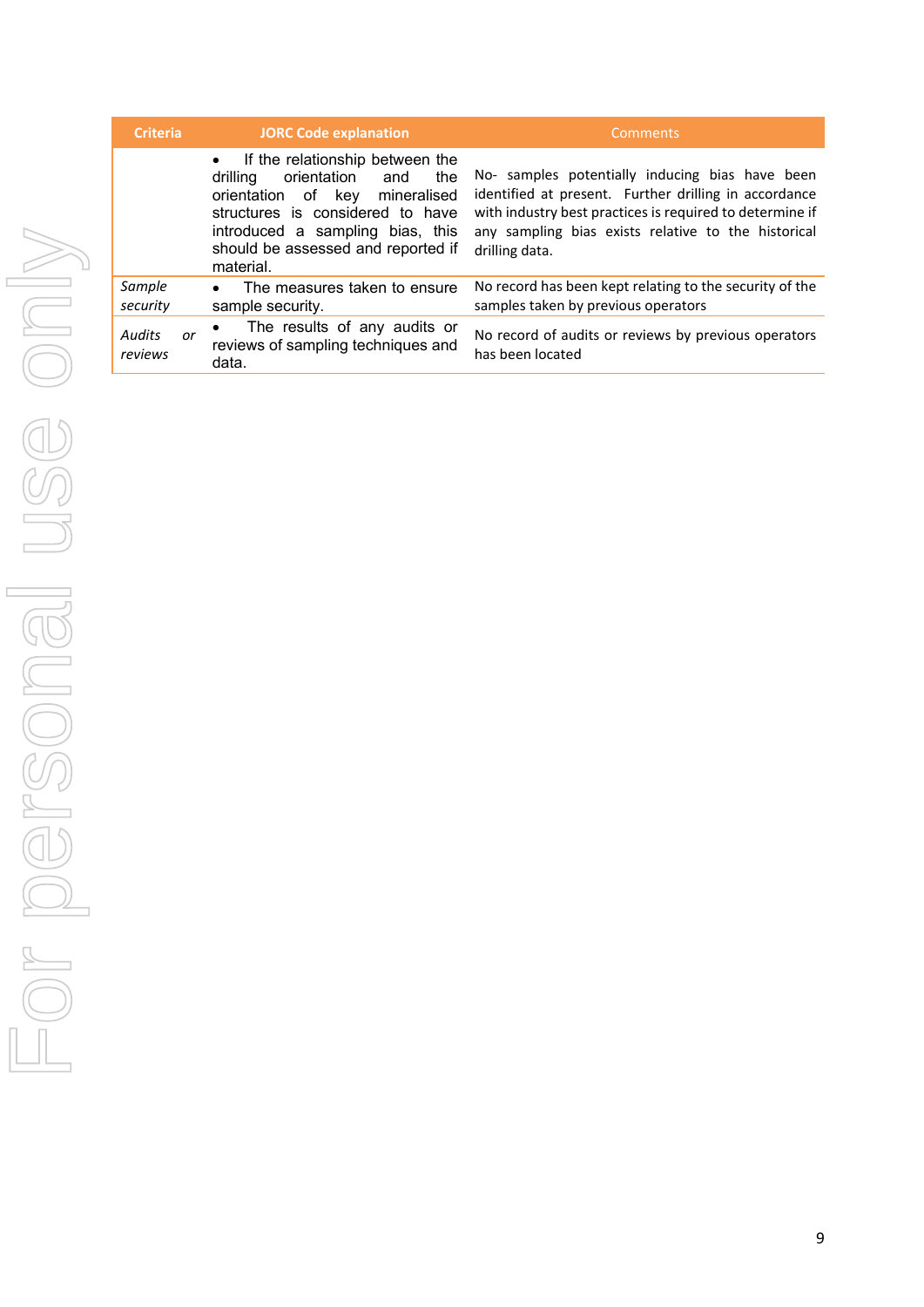# **Section 2 Reporting of Exploration Results**

(Criteria listed in the preceding section also apply to this section.)

| <b>Criteria</b>                                        | <b>JORC Code explanation</b>                                                                                                                                                                                                                                                                                        | <b>Commentary</b>                                                                                                                                                                                                                                                                                                                                                                                                                                                                                                                                                                                                                                                                                                                                                                                                                                        |
|--------------------------------------------------------|---------------------------------------------------------------------------------------------------------------------------------------------------------------------------------------------------------------------------------------------------------------------------------------------------------------------|----------------------------------------------------------------------------------------------------------------------------------------------------------------------------------------------------------------------------------------------------------------------------------------------------------------------------------------------------------------------------------------------------------------------------------------------------------------------------------------------------------------------------------------------------------------------------------------------------------------------------------------------------------------------------------------------------------------------------------------------------------------------------------------------------------------------------------------------------------|
| Mineral<br>tenement<br>and<br>land<br>tenure<br>status | reference<br>Type,<br>name/number,<br>location<br>and<br>ownership including agreements<br>or material issues with third<br>parties such as joint ventures,<br>partnerships,<br>overriding<br>royalties, native title interests,<br>historical sites, wilderness or<br>national park and environmental<br>settings. | The Bellevue Gold Project consists of tenements<br>M36/0299, M36/0024, M36/0025, E36/0535.<br>Draig Resources Limited and Golden Spur Pty Ltd<br>have entered a Binding Heads of Agreement for<br>the sale of the Bellevue Gold Project. Under the<br>Agreement, Draig will pay Golden Spur A\$821k<br>in cash up front and 60 million ordinary Draig<br>shares. The consideration payable also includes<br>an AUD\$25 per ounce royalty capped at<br>100,000oz of production payable to Golden Spur<br>and the assumption of a liability payable to<br>Xstrata.<br>Completion of the sale of the Project and all final<br>regulatory approvals is expected to occur over<br>the next two months (October 2016). The parties<br>have also agreed to negotiate in good faith the<br>Formal Agreement with a view to executing the<br>as soon as possible. |
|                                                        | The security of the tenure<br>held at the time of reporting<br>with<br>known<br>along<br>any<br>impediments<br>obtaining<br>to<br>a<br>licence to operate in the area.                                                                                                                                              | M36/0299, is a granted Mining Leases and is<br>valid until 21/04/2036. M36/0024, is a granted<br>Mining Leases and is valid until 16/01/2028.<br>M36/0025 is a granted Mining Leases and is valid<br>16/01/2028. E36/053 is a granted<br>until<br>and<br>is<br>valid<br>Exploration<br>Licence<br>until<br>22/09/2016. At this time the tenement is<br>believed to be in good standing. There are no<br>known impediments to obtaining a licence to<br>operate, other than those set out by statutory<br>requirements which have not yet been applied<br>for.                                                                                                                                                                                                                                                                                            |
| Exploration done by<br>other parties                   | Acknowledgment<br>and<br>appraisal of exploration by other<br>parties.                                                                                                                                                                                                                                              | All work referenced in this announcement has<br>been undertaken by previous project operators<br>and is deemed appropriate to industry standards<br>at the time of operation. The majority of the<br>material work undertaken at the project has<br>been reported under the "Bellevue Joint<br>Venture"                                                                                                                                                                                                                                                                                                                                                                                                                                                                                                                                                  |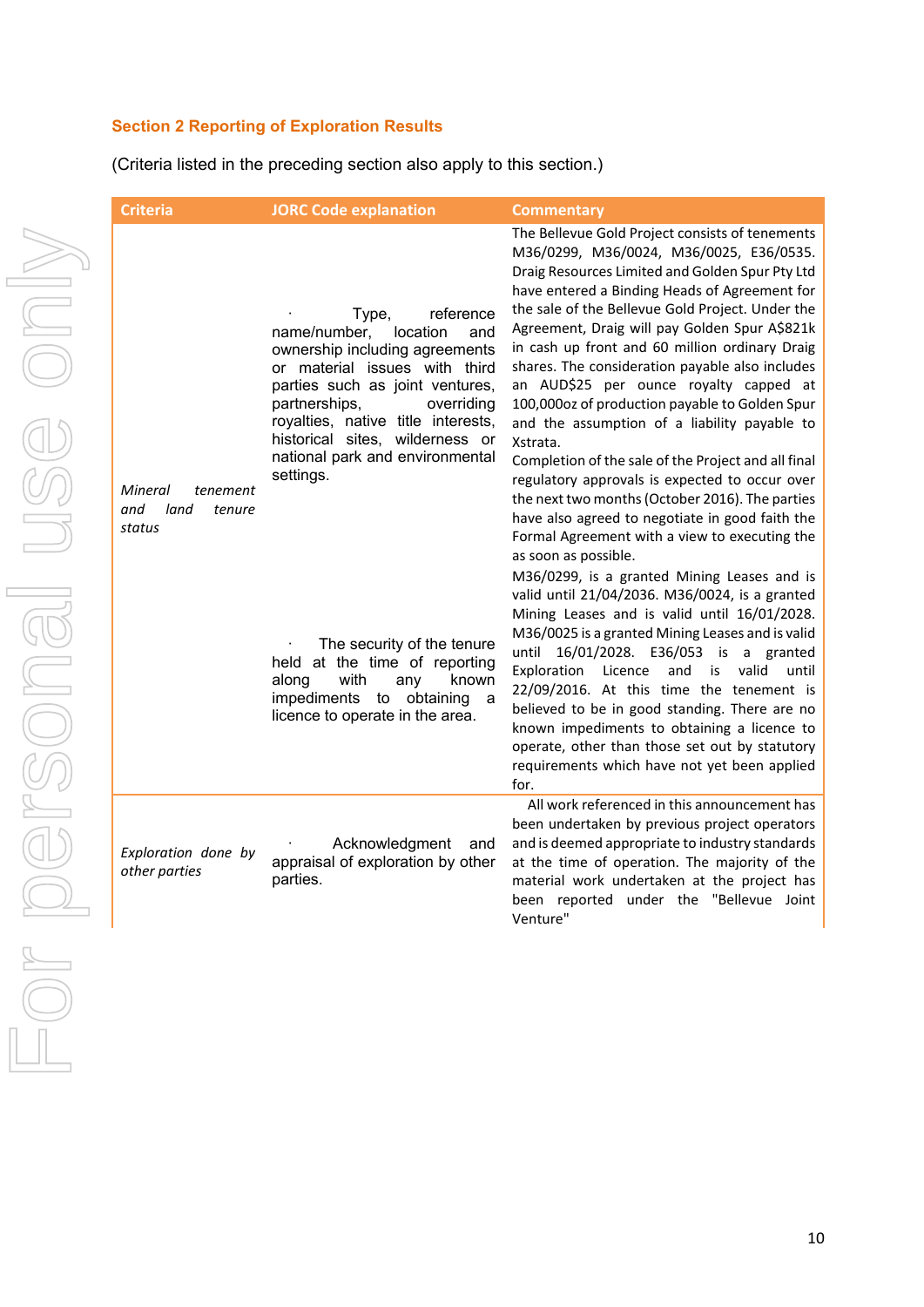|  | <b>Criteria</b>        | <b>JORC Code explanation</b>                                                                                                                                                                             | <b>Commentary</b>                                                                                                                                                                                                                                                                                                                                                                                                                                                                                                                                                                                                                                                                                                                                                                                                                                                                                                                                                                                                                                                                                                                                                                                                                                                                                                                                                                                                                                                                                                                                                                                                                                                                                                                                                                                       |
|--|------------------------|----------------------------------------------------------------------------------------------------------------------------------------------------------------------------------------------------------|---------------------------------------------------------------------------------------------------------------------------------------------------------------------------------------------------------------------------------------------------------------------------------------------------------------------------------------------------------------------------------------------------------------------------------------------------------------------------------------------------------------------------------------------------------------------------------------------------------------------------------------------------------------------------------------------------------------------------------------------------------------------------------------------------------------------------------------------------------------------------------------------------------------------------------------------------------------------------------------------------------------------------------------------------------------------------------------------------------------------------------------------------------------------------------------------------------------------------------------------------------------------------------------------------------------------------------------------------------------------------------------------------------------------------------------------------------------------------------------------------------------------------------------------------------------------------------------------------------------------------------------------------------------------------------------------------------------------------------------------------------------------------------------------------------|
|  | Geology                | Deposit type, geological<br>and<br>setting<br>style<br>ot<br>mineralisation.                                                                                                                             | The Bellevue tenements are located in the<br>northern part of the late Archaean Norseman-<br>Wiluna belt. At this latitude the Norseman-<br>Wiluna belt comprises a highly attenuated belt<br>of late Archaean stratigraphy only about 10<br>width,<br>with<br>kilometres<br>in the set<br>crosscutting<br>Proterozoic dolerite dykes and sediments which<br>are Quaternary in age. The origin of the late<br>Archaean stratigraphy is widely accepted as<br>being a product of accretion of island arcs and<br>island back arc spreading centres at a<br>convergent margin (Barley, 1989). Granites<br>which sandwich the belt show signs of<br>assimilating the greenstone sequence along the<br>contacts (Shugg, 1994). It may be that the<br>flanking granites do not all belong to the one<br>generation and that older basement gneisses are<br>also present. The greenstones are dominated by<br>a north-northwest striking sequence of tholeiitic<br>pillow basalts, known as the Mt Goode Basalt.<br>Along their eastern margin the tholeiites<br>interfinger with a sequence of felsic sandstones<br>and conglomerates that host several narrow<br>mafic and ultramafic units, including the Mt<br>Goode Dunite. A second succession of basalts,<br>sediments, and ultramafics is then repeated<br>further to the east. All of these rock units have<br>been regionally metamorphosed to amphibolite<br>facies with the possible exception of the<br>youngest granite intrusions and rocks in the<br>centre of the belt, which may have been<br>metamorphosed at slightly lower grade<br>conditions. The gold occurs as very fine free-<br>milling grains associated with sulphides in, a<br>quartz breccia in footwall and hanging wall<br>lodes, and within mylonitic basalt in ore shoots. |
|  | Drill hole Information | of<br>all<br>A<br>summary<br>information<br>material<br>the<br>to<br>understanding of the exploration<br>results including a tabulation of<br>the following information for all<br>Material drill holes: | The drill holes reported in this announcement<br>have the following parameters applied:                                                                                                                                                                                                                                                                                                                                                                                                                                                                                                                                                                                                                                                                                                                                                                                                                                                                                                                                                                                                                                                                                                                                                                                                                                                                                                                                                                                                                                                                                                                                                                                                                                                                                                                 |
|  |                        | o easting and northing of<br>the drill hole collar                                                                                                                                                       | Eastings and Northings are MGA94z51                                                                                                                                                                                                                                                                                                                                                                                                                                                                                                                                                                                                                                                                                                                                                                                                                                                                                                                                                                                                                                                                                                                                                                                                                                                                                                                                                                                                                                                                                                                                                                                                                                                                                                                                                                     |
|  |                        | elevation<br><b>RL</b><br>O<br>or<br>Level - elevation<br>(Reduced<br>above sea level in metres) of the<br>drill hole collar                                                                             | RL is AHD                                                                                                                                                                                                                                                                                                                                                                                                                                                                                                                                                                                                                                                                                                                                                                                                                                                                                                                                                                                                                                                                                                                                                                                                                                                                                                                                                                                                                                                                                                                                                                                                                                                                                                                                                                                               |
|  |                        | o dip and azimuth of the<br>hole                                                                                                                                                                         | Dip is the inclination of the hole from horizontal<br>(i.e. a hole drilled vertically down from the<br>surface is -90°). Azimuth is reported in degrees<br>as the direction towards which the hole is<br>drilled.                                                                                                                                                                                                                                                                                                                                                                                                                                                                                                                                                                                                                                                                                                                                                                                                                                                                                                                                                                                                                                                                                                                                                                                                                                                                                                                                                                                                                                                                                                                                                                                       |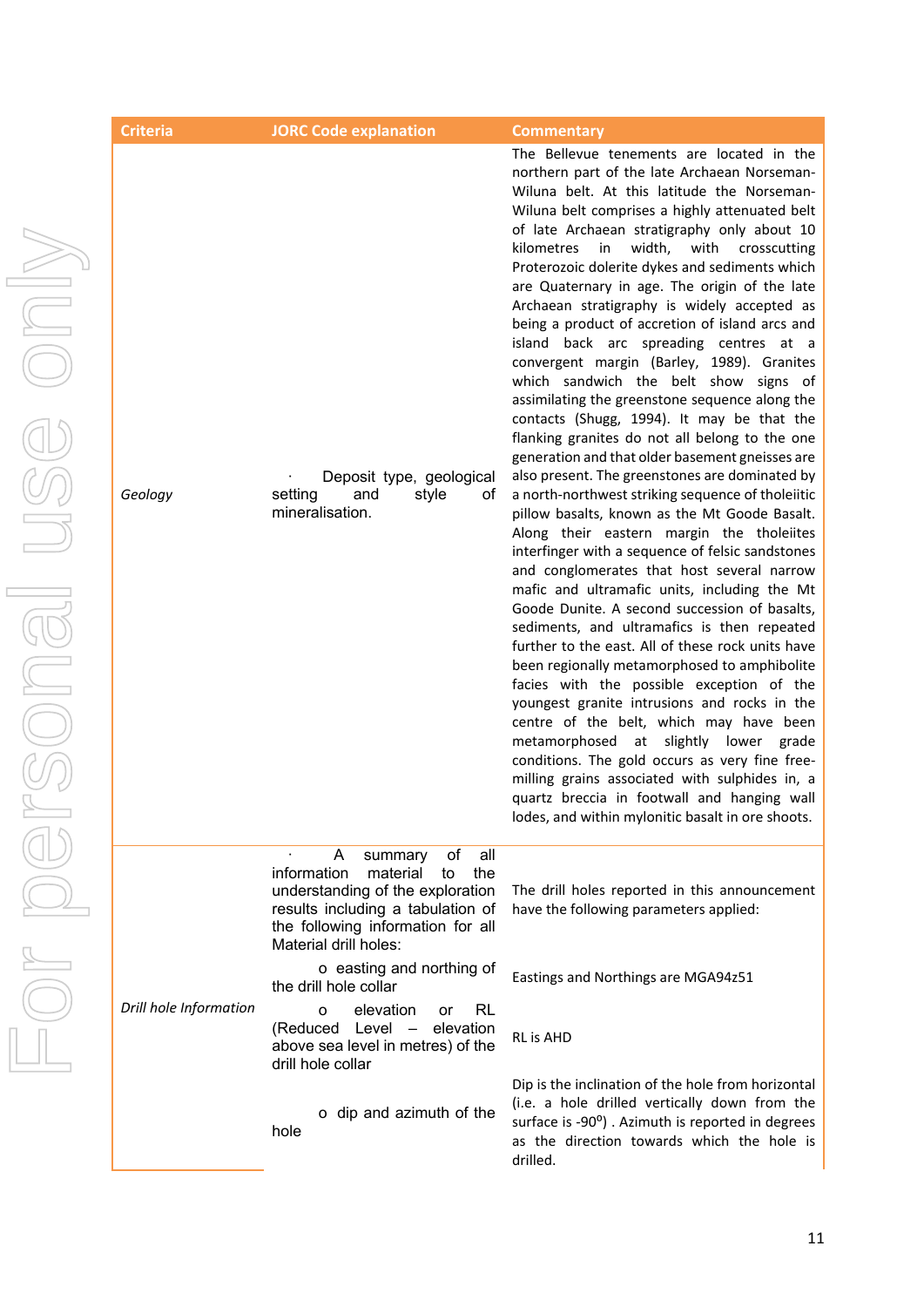| <b>Criteria</b>                                                              | <b>JORC Code explanation</b>                                                                                                                                                                                                                                                                        | <b>Commentary</b>                                                                                                                                                                                                                                                                                                                |
|------------------------------------------------------------------------------|-----------------------------------------------------------------------------------------------------------------------------------------------------------------------------------------------------------------------------------------------------------------------------------------------------|----------------------------------------------------------------------------------------------------------------------------------------------------------------------------------------------------------------------------------------------------------------------------------------------------------------------------------|
|                                                                              | o down hole length and<br>interception depth                                                                                                                                                                                                                                                        | Down hole length of the hole is the distance<br>from the surface to the end of the hole, as<br>measured along the drill trace. Interception<br>depth is the distance down the hole as measured<br>along the drill trace. Intersection width is the<br>downhole distance of an intersection as<br>measured along the drill trace. |
|                                                                              | o hole length.                                                                                                                                                                                                                                                                                      | Hole length is the distance from the surface to<br>the end of the hole, as measured along the drill<br>trace.                                                                                                                                                                                                                    |
|                                                                              | If the exclusion of this<br>information is justified on the<br>basis that the information is not<br>Material and this exclusion does<br>detract<br>from<br>the<br>not<br>understanding of the report, the<br>Competent<br>Person<br>should<br>clearly explain why this is the<br>case.              | All results relating to the drill sections provided<br>have been stated including "No significant<br>intercepts". Inclusion of all historic data was<br>over 150 pages long and would make the tables<br>too large to reasonably include although data<br>included is representative of all drilling data.                       |
|                                                                              | In reporting Exploration<br>weighting<br>Results,<br>averaging<br>techniques, maximum<br>and/or<br>minimum grade truncations (eg<br>cutting of high grades) and cut-<br>off grades are usually Material<br>and should be stated.                                                                    | No upper or lower grade truncations have been<br>applied                                                                                                                                                                                                                                                                         |
| Data<br>aggregation<br>methods                                               | Where<br>aggregate<br>incorporate<br>intercepts<br>short<br>lengths of high grade results and<br>longer lengths of low grade<br>results, the procedure used for<br>such aggregation should<br>be<br>stated<br>and<br>some<br>typical<br>examples of such aggregations<br>should be shown in detail. | Sample lengths from RC/RAB drilling are all 1m<br>lengths. As diamond core is cut to geological<br>boundaries and incorporates shorter intervals,<br>length weighted averaging has been used to<br>make 1m downhole composites.                                                                                                  |
|                                                                              | The assumptions used for<br>any reporting of metal equivalent<br>values should be clearly stated.                                                                                                                                                                                                   | No Metal equivalence is reported.                                                                                                                                                                                                                                                                                                |
|                                                                              | These relationships are<br>particularly important<br>the<br>in<br>reporting of Exploration Results.                                                                                                                                                                                                 | The intersection width is measured down the<br>hole trace and is not the true width. Cross<br>sections provided in the announcement allow<br>the relationship between true and down hole<br>width to be viewed.                                                                                                                  |
| Relationship<br>between<br>mineralisation<br>widths and intercept<br>lengths | If the geometry of the<br>mineralisation with respect to the<br>drill hole angle is known, its<br>nature should be reported.                                                                                                                                                                        | Drill holes are drilled perpendicular to the low<br>angle Trident shear hosting mineralisation. The<br>geometry of the mineralisation has been<br>confirmed by structural measurements taken<br>from diamond drill core                                                                                                          |
|                                                                              | If it is not known and only<br>down<br>hole lengths<br>are<br>the<br>reported, there should be a clear<br>statement to this effect (eg 'down<br>hole length, true width not<br>known').                                                                                                             | All drill results within this announcement are<br>downhole intervals only. True width is not<br>known and will be calculated from further<br>diamond drilling.                                                                                                                                                                   |